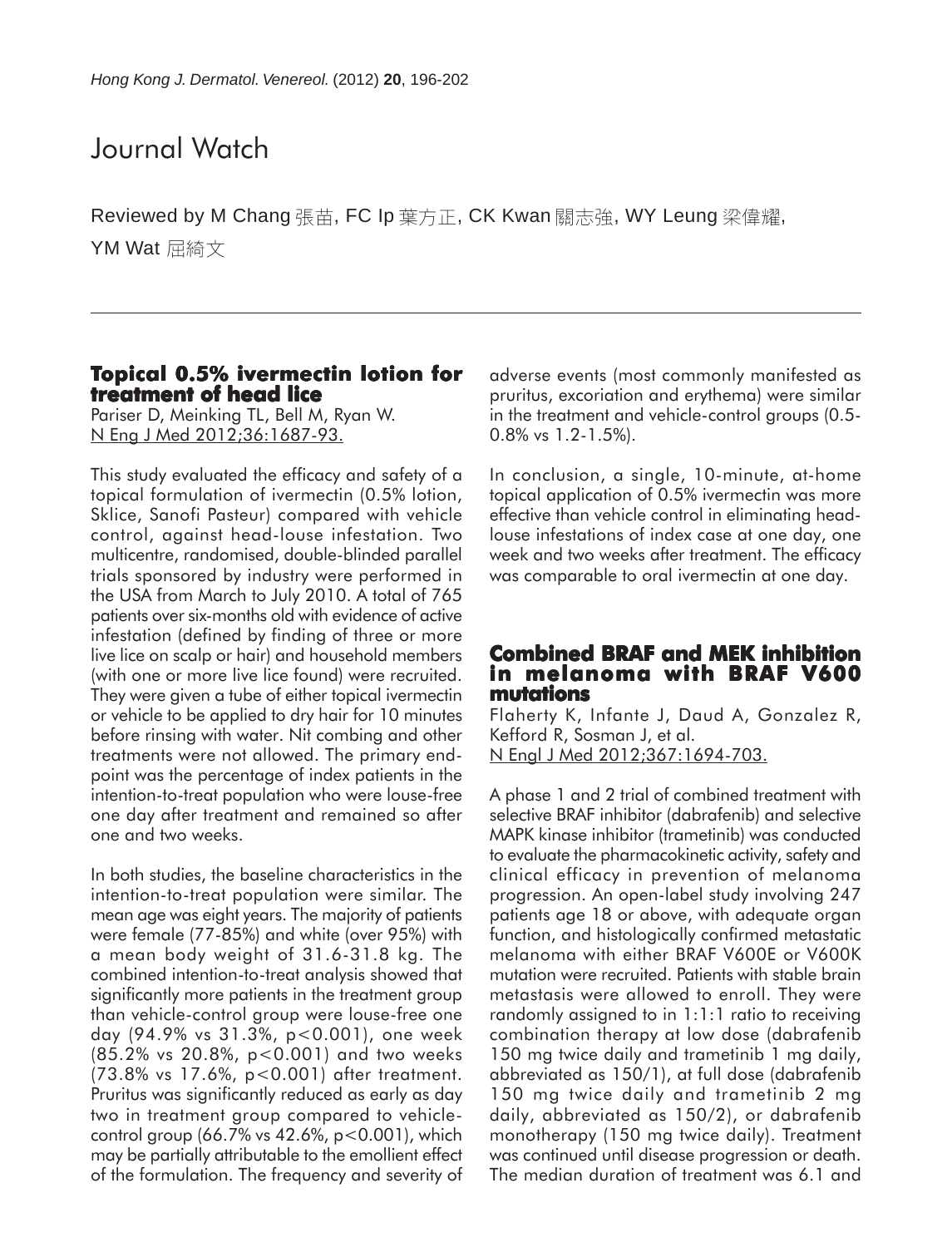11 months respectively in the monotherapy and combination (150/2) group.

There was no drug interaction between the two targeted therapies. Dose-limiting toxic effects at full dose (150/2), were infrequently observed, although recurrent neutrophilic panniculitis occurred which required dose reduction and treatment with systemic steroid. Cutaneous squamous-cell carcinoma was seen in 19% of patients receiving dabrafenib monotherapy; 7% in combination therapy (150/2), though the reduction was not significant ( $p=0.09$ ). Pyrexia was more common in combination group (150/2) than in the monotherapy group (71% vs 26%). Other side-effects of MEK-inhibitors were more common in the combination group.

The median progression-free survival in the combination group (150/2) was 9.4 months compared with 5.8 months in monotherapy group (hazard ratio for progression or death 0.39, 95%CI 0.25-0.62, p<0.001). The rate of complete or partial response with combination 150/2 therapy was 76%, compared with 54% with monotherapy (p=0.03). One-year progressionfree survival was 41% in the combination 150/2 group and 9% in the monotherapy group  $(p<0.001)$ .

To conclude, full-dose combination therapy with dabrafenib and trametinib was safe and effective in prolonging progression-free survival in patients with V600-mutated metastatic melanoma. The most common adverse side effect was pyrexia. This combination treatment may be useful to combat the problem of BRAF resistance in melanoma.

### **A randomised, double-blind, -blind, placebo-controlled study to evaluate the addition of methotrexate to etanercept in patients with moderate to severe plaque psoriasis**

Gottlieb AB, Langley RG, Strober BE, Papp KA, Klekotka P, Creamer K, et al. Br J Dermatol 2012;167: 649-57.

This randomised double-blinded multicentre study was conducted between November 2009 and December 2010 to assess the efficacy and safety of the addition of methotrexate to etanercept compared with etanercept monotherapy in moderate to severe psoriasis. All patients received etanercept 50 mg for 24 weeks were randomised 1:1 to oral methotrexate (combination group) or matching placebo (monotherapy group). The primary endpoint was PASI 75 at week 24. Secondary efficacy endpoints included PASI 75 at week 12, PASI 50 and PASI 90, static Physician's Global Assessment and BSA improvement at weeks 12 and 24. In total, 239 patients were enrolled in each arm with 211 in the combination group and 206 in the monotherapy group. Adverse effects (AEs) were the most common reasons to discontinue the study but only three serious AEs occurred in each group. At week 24, PASI 75 response was significantly higher for the combination group than the monotherapy group (77.3% vs. 60.3%; P<0.0001). Similar results occurred for PASI 50 at week 12 (combination: 92.4% vs. monotherapy: 83.8%; P=0.01) and week 24 (91.6% vs. 84.6%; P=0.01) and for PASI 90 at week 12 (34.0% vs. 23.1%; P=0.03) and week 24 (53.8% vs. 34.2%; P=0.01). There were significantly more patients treated with combination therapy than monotherapy with a static Physician's Global Assessment of clear / almost clear at week 12 (65.5% vs. 47.0%; P=0.01) and week 24 (71.8% vs. 54.3%; P=0.01). The authors thus concluded that the combination therapy with etanercept plus methotrexate had an acceptable tolerability and increased efficacy compared to etanercept monotherapy in patients with moderate to severe psoriasis.

## **Long-term neurological follow-up of HIV-positive patients diagnosed with syphilis**

Muldoon EG, Mooka B, O'Dea S, Clarke S, Gourtney G, Lyons F, et al. Int J STD AIDS 2012;23:676-8.

Syphilis and HIV are frequently co-infected and syphilis is known to facilitate the transmission of HIV. HIV infection can modulate syphilis manifestations and the serological response to therapy. HIV-infected syphilis patients have more severe forms of syphilis, persistency of cerebrospinal fluid (CSF) abnormalities and higher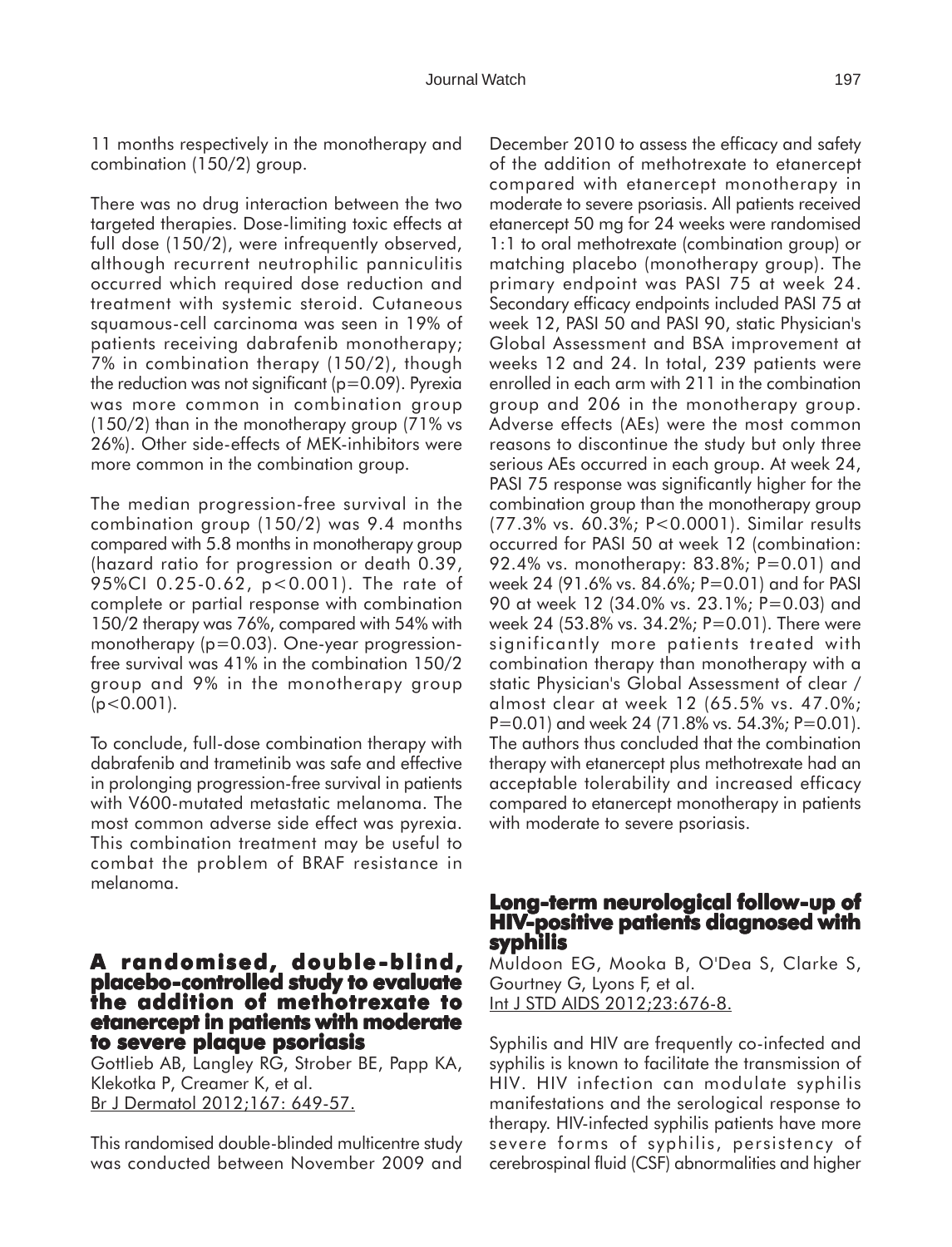serological failure rates. In addition, there were reports of relapse of neurosyphilis despite standard therapy. The aim of this study was to assess the long-term neurological outcome of HIVinfected patients co-infected with syphilis.

HIV-infected patients diagnosed to have syphilis received standard therapy prior to 2007 were identified. They were asked for consent to lumbar puncture and neurological examination. A total of 141 records of HIV-infected syphilis patients prior to 2007 were available: 51 patients were excluded because of death, lost to follow-up or transferred to other centres. In the remaining 90 patients, 45.5% (41/90) consented to have lumbar puncture and 87.8% (36/41) were successfully analysed. In these 36 patients, the mean age was 41-years-old. Most (74.3%) were men who have sex-with-men (MSM). The neurological examinations in all patients were normal except one patient who had had a serious head injury with long-term neurological deficit related to the injury. All CSF RPR were non-reactive. The mean CSF white cell count (WCC) was 1.41 cells/hpf and only one patient's CSF WCC (10.7 cells/hpf) was greater than normal (10 cells/hpf). The mean CSF protein was 36.45 mg/dL (ranged from 16- 68 mg/dL) and ten patients' CSF proteins were greater than normal (40 mg/dL). All these were not significantly associated with CD4 counts, viral loads and the use of HAART therapy.

In conclusion, the findings were reassuring in that the HIV-infected patients who received standard syphilis therapy did not have long-term neurological consequences and that HIV-infected syphilis patients should be treated with the standard regimens as those who were not infected with HIV.

#### **The outcome of treatment of early syphilis with different benzathine penicillin regimens in HIV-infected and -uninfected patients**

Cousins DE, Taylor M, Lee V. Int J STD AIDS 2012:23:632-4.

Most international guidelines like The British Association for Sexual Health and HIV (BASHH) and Centre for Disease Control of United States (CDC US) recommend the same treatment for syphilis patients regardless of their HIV status. However, some authorities advocate two or three doses of benzathine penicillin in HIV-infected early syphilis patients and recent commentary has questioned the efficacy of single-dose benzathine penicillin in treatment for these patients. The aim of this study is to look at the outcome of treatment of early syphilis with different benzathine penicillin regimen in HIV-infected or non-infected patients.

During the first year of study (2006), the centre used the previous BASHH guidelines to treat HIVinfected early syphilis patient by two or three doses of benzathine penicillin. During the second year (2007), the centre followed the recent guidelines by using one dose of benzathine penicillin for both HIV-infected or uninfected patients. A total of 259 early syphilis patients were identified in 2006 and 2007. Overall 98.5% were men and 90.9% were men who have sex-with-men (MSM) and 30% were HIV-infected. About 75% (98/131) in 2006 cohort and 71% (91/128) in 2007 cohort were either RPR negative or sero-fast at 12 months. There were 12.4% and 3.8% of patients re-infected with syphilis in 2006 and 2007 cohort respectively.

For HIV-negative early syphilis patients, the cure rate in 2007 cohort was 80.5% compared with that in 2006, which was 67.1%. For HIV-infected patients, the cure rate was 64.1% in 2006 cohort and 78.9% in 2007 cohort. The differences were both not statistically significant.

In conclusion, single dose of benzathine penicillin for early syphilis treatment in either HIV-infected or non-infected patients does not affect the incidence of treatment failure.

#### **Prognostic factors of paraneoplastic pemphigus**

Leger S, Picard D, Ingen-Housz-Oro S, Arnault JP, Aubin F, Carsuzaa F, et al. Arch Dermatol 2012;148:1165-72.

Paraneoplastic pemphigus (PNP) is a rare form of pemphigus usually associated with lymphoproliferative disorders and rarely associated with other malignant neoplasms. This is a retrospective study performed in 27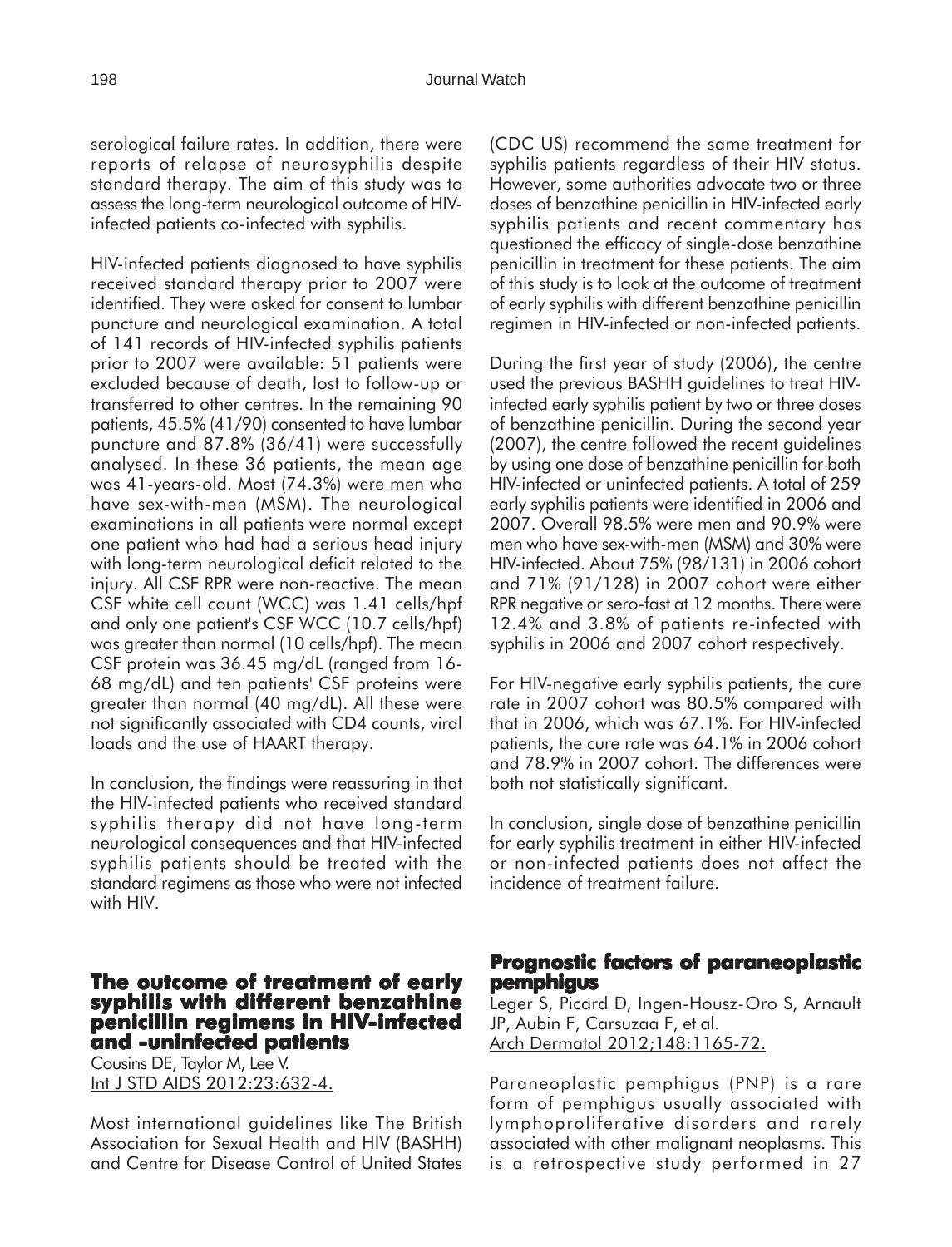dermatology departments in France from 1992 to 2010 aim at studying the prognostic factors and survival in PNP.

A total 53 patients (31 males and 22 females) were identified for the study. The median age was 59 years and the associated neoplasms were chronic lymphocytic leukemia (n=16), non-Hodgkin's lymphoma (n=14), carcinoma (n=10), Castleman disease ( $n=5$ ), thymoma ( $n=4$ ) and some other lymphoproliferative diseases. Thirtysix patients (68%) had the neoplasm occurred before the PNP with a mean lapse time of 2.2 years. An associated neoplasm was found at the same time or after the occurrence of PNP in 8 and 9 patients respectively. There were mucosal lesions in 50 patients (94%) and five of them had only mucosal lesions without skin lesions. The mucosal area involved were mainly oral  $(n=47)$ , conjunctival (n=28), genital (n=27), pharyngeal/ laryngeal (n=12), esophageal (n=4) and bronchial (n=3). Pemphigus-like lesions were found in 48 patients (90%), erythema multiformelike (EM-like) lesions were found in 10 patients (n=10) and other patients had lichen planus-like, pemphigoid-like or linear IgA dermatoses-like lesions. In the univariate analysis, the presence of EM-like lesions and keratinocyte necrosis were associated with decrease survival. In age and sex adjusted multivariate analysis, only the presence of EM-like lesions was associated with decrease survival (Hazard ratio 2.3, 95%CI 1.05-5.03, p=0.037). The sex and age were not associated with patients' prognosis, nor were the PNP antigens pattern and the initial severity of PNP associated with prognosis. The overall survival rate was 49% at 1 year, 41% at 3 years and 38% at 5 years. Totally 36 patients (68%) passed away in the study period.

This study shows that the prognosis of PNP is not as poor as previously reported, probably because of the inclusion of both severe and moderate cases. The presence of EM-like lesion was associated with reduced survival. The presence of necrotic keratinocyte when associated with severe disease initially and concomitant EM-like lesions were associated with poorer prognosis.

#### **Expanding the psoriasis disease profile: interrogation of the skin and serum of patients with moderate to severe psoriasis**

Suarez-Farinas M, Li K, Fuentes-Duculan J, Hayden K, Brodmerkel C, Krueger JG. J Invest Dermatol 2012;132:2552-64.

This study aimed at determining more psoriasisassociated genes, which were differentially expressed in psoriatic lesions and may help finding a connection associated with metabolic diseases and cardiovascular risk. Furthermore, this study also compared the serum of psoriatic patients with healthy individuals to determine the overlap of differentially expressed genes and serum proteins.

Since 2001, a molecular approach to determine the pathophysiology of psoriasis was used in comparing the messenger RNA expression between psoriatic lesions and non-lesional skin of the same patient. Since then, research has been conducted to identify the cytokines and transcription factors controlling these altered gene expression into functional pathways. These disease pathways have been found to be associated with hundreds of psoriasis-associated genes (transcriptome).

Skin biopsy samples of lesional and non-lesional skin were obtained from 89 psoriatic patients. Blood samples for serum protein analysis were obtained from another 149 psoriatic patients and 162 healthy individuals. The psoriatic patients were not receiving active systemic treatment upon entering the study. Sixty-two psoriatic patients also gave serum samples for serum protein analysis. The average PASI of the psoriatic patients were  $21$  ( $\pm$ 10.2).

There were 4,175 differentially expressed genes identified in the psoriatic lesions defined by more than 2-fold change and a false recovery rate of <0.05. This study also confirmed that many upregulated genes were involved in various signaling pathways in the pathogenesis of psoriasis, such as interferon-γ, tumor necrosis factor, interleukin-17 signaling. There were also genes that were significantly important but previously not reported, such as renin, cytotoxic T-lymphocyte antigen (CTLA4) and Toll-like receptor (TLR3). The protein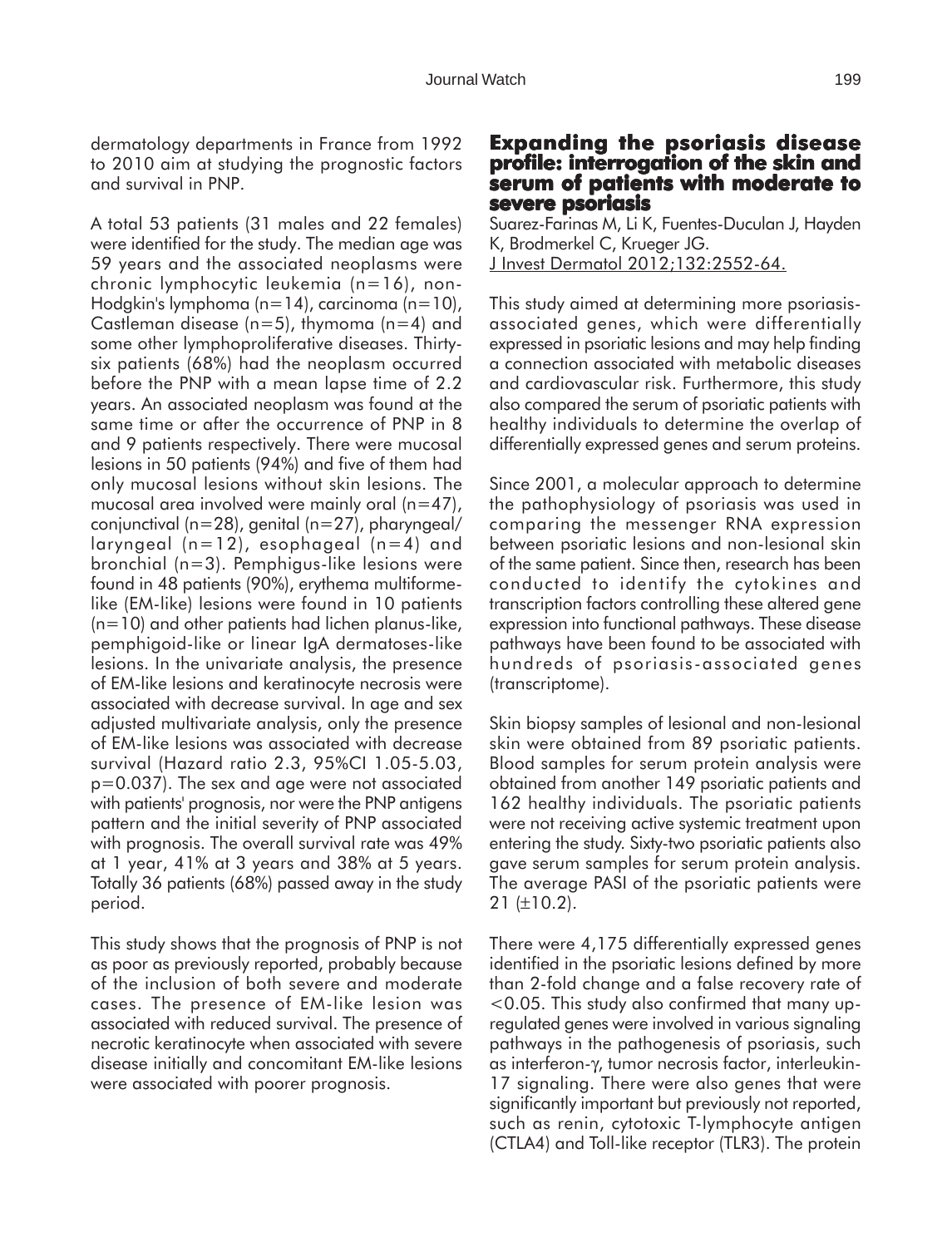products of these genes were also found at great levels in psoriatic lesions by immunohistochemical staining.

Twelve proteins were found to be significantly increased in the serum of psoriatic patients, ranging from 1.25 times to  $>3.5$  times (p=10<sup>-5</sup>- $10^{-30}$ ).

These proteins were mainly inflammatory cytokines or chemokines and were associated with corresponding elevated mRNA quantities in psoriatic lesions (p<0.05).

There have been two proposed explanations by which psoriasis leads to metabolic and cardiovascular diseases via its inflammatory mechanisms in the skin. Firstly, psoriatic lesions produce hormone-like proteins that affect cells of other systems (e.g. renin, vascular endothelial growth factor). Secondly, there is dysregulated gene expression in psoriatic lesions that may be governing the metabolic pathways associated with atherosclerosis, renin-angiotensin signaling, leptin signaling and others that is significant in comorbidities. The authors concluded that the additional psoriasis transcriptome and serum protein profiles found in this study offered further support for the inflammatory pathogenesis in psoriasis. In addition, the pathological changes in the skin of patients were highly suggestive of a relationship to systemic diseases and comorbidities such as cardiovascular and metabolic syndromes.

#### **Oral glycopyrrolate as second-line treatment for primary paediatric hyperhidrosis**

Paller AS, Shah PR, Silverio AM, Wagner A, Chamlin SL, Mancini AJ. J Am Acad Dermatol 2012;67:918-23.

Primary focal hyperhidrosis is not uncommon among adolescents and children. It not only causes significant emotional and social distress, but also increases risk of cutaneous infection. First-line treatments include topical application of aluminum salts, but it can cause local irritation. Other treatment modalities include botulinum toxin injection, ionopheresis and thoracic sympathectomy, but they are costly, painful and associated with surgical complications. Oral glycopyrrolate is an anti-cholinergic agents used in children for excessive salivation. The author aimed at assessing the efficacy and tolerability of oral glycopyrrolate in primary paediatric hyperhidrosis.

In this 10-year retrospective study, records of 159 paediatric patients with primary focal hyperhidrosis were reviewed. Thirty-one (19%) of them had excessive sweating on daily basis which led to major activities avoidance, and were prescribed at least one dose of oral glycopyrrolate. The dosage given ranged from 1 mg to 6 mg daily, in single or divided dose, according to the patients' response. Ninety percent of patients improved with treatment, of which 71% showed major improvement. Most patients claimed that the onset of action was quick, but short-lived. Oral glycopyrrolate was generally well-tolerated. Twenty-nine percent of them experienced some adverse effects, namely, dry eyes, dry mouth, blurring of vision and palpitations, which were dose-related. None of them required termination of the treatment due to side-effects.

The authors concluded that oral glycopyrrolate is a fast-acting, safe and effective treatment for those who failed topical aluminum chloride. However, this study was limited by its small sample size and retrospective study design.

#### **Therapy with rituximab for autoimmune pemphigus: Results from a single-center observational center observational study on 42 cases with long-term follow-up**

Cianchini G, Lupi F, Masini C, Corona R, Puddu P, De Pita O.

J Am Acad Dermatol 2012;67:617-22.

Pemphigus is a chronic autoimmune blistering disease affecting the skin and mucous membranes. Mainstay of treatment includes systemic steroids together with steroid-sparing immunosuppressive agents. Rituximab had been shown to induce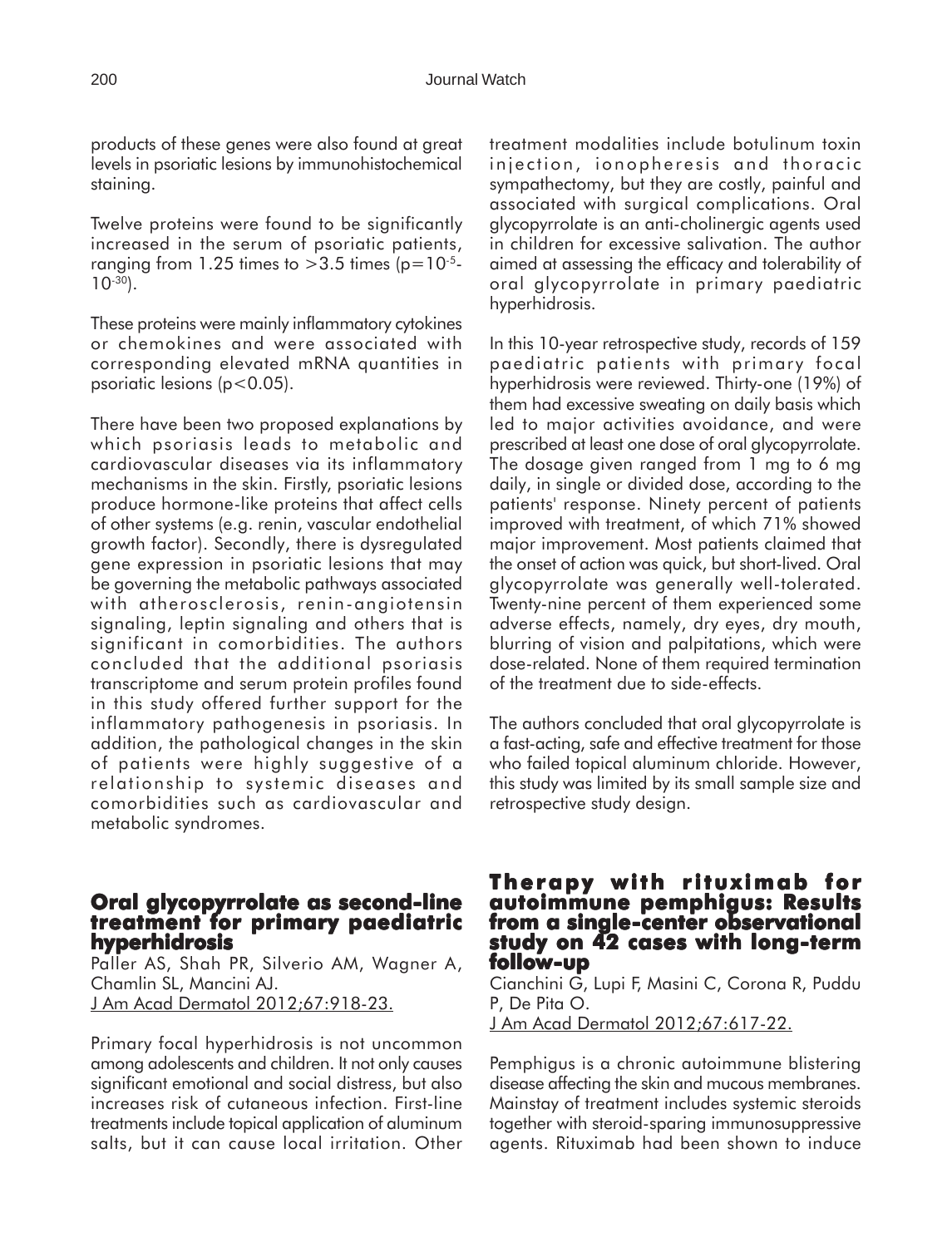significant improvement in patients with pemphigus vulgaris (PV) and pemphigus foliaceus (PF) in previous case reports or small case series. In this cohort study, the authors aimed at investigating the efficacy and tolerability of rituximab in management of PV and PF and its use in treating relapses.

A total of 42 patients with refractory pemphigus were recruited (37 with PV and 5 had PF). All of them were given two doses of rituximab 1000 mginfusions 15 days apart initially. During rituximab infusion, oral prednisolone were given at 0.5 mg/ kg and slowly tailed down, and all other immunosuppresive agents were stopped. An additional 500 mg rituximab infusion was given after 6 months if patients were partially or not responding to initial infusions. Afterwards, further 500 mg infusions were administered in case of relapses.

Thirty-six out of 42 patients achieved complete remission after initial infusions, while the remaining also achieved remission after an additional dose of rituximab 6 months afterwards. Among those who achieved remission after initial doses of rituximab, half of them remained in remission over a follow-up period of 12-59 months. While for the remaining, 6, 9 and 3 patients had one to three relapses respectively, which was controlled with one dose of 500 mg rituximab infusion.

No serious adverse effects that required hospitalisation and discontinuation of drugs occurred. Twelve patients had infusion reactions, 10 had infective complications and one developed parkinsonism one year after the last dose of rituximab.

The authors concluded that rituximab given together with steroid is effective in inducing remission in patients with pemphigus. Also, it can be used alone as maintenance in case of relapses. No major infections occurred and it was welltolerated. However, this study was limited by the lack of control arm.

# **Toxic epidermal necrolysis: five years of treatment experience from a burn unit**

Firoz BF, Henning JS, Zarzabal LA, Pollock BH. J Am Acad Dermatol 2012;76:630-5.

Toxic epidermal necrolysis (TENS) is a serious and life-threatening drug reaction. Previous studies showed conflicting results in whether active interventions alter mortality and the reliability of SCORTEN in predicting mortality.

In this cohort study, the authors summarised their experience in managing TENS patients in a single burn unit over a period of five years. A specific TENS protocol, which included nutritional support, careful fluid and electrolytes monitoring, wound care, and limited use of antibiotics, were adopted. IVIG 4 g/kg over 3 days was given to patients who were admitted to the unit within 72 hours of blistering. Otherwise, only supportive care were given. Cyclosporin was given to those who had limited surface area involvement, low SCORTEN score and were not contraindicated to cyclosporin.

A total of 82 TENS patients were enrolled and 29 died, which was accurately predicted by SCORTEN scoring on admission and at 48 hours. The four most common offending drugs in this cohort were trimethoprim/sulfamethazole (septrin), anticonvulsants, NSAIDS and allopurinol. Allopurinol carried the highest mortality among all these. The authors postulated that it might be due to the relatively long half-life of the active metabolites of allopurinol. Several factors were significantly associated with high mortality, which included older age, higher SCORTEN score, greater extent of body surface involvement, underlying medical comorbidities, and preexisting metabolic syndrome and gout. Finally, IVIG did not alter the mortality rate in this cohort, despite the early initiation and high dose.

The authors concluded that SCORTEN could accurately predict the mortality in TENS patients, and the addition of pre-existing co-morbidities, metabolic syndrome and gout to the score further improved predictivity. However, the small sample size and the non-randomised study design limited the strength in assessing the efficacy of various treatment modalities.